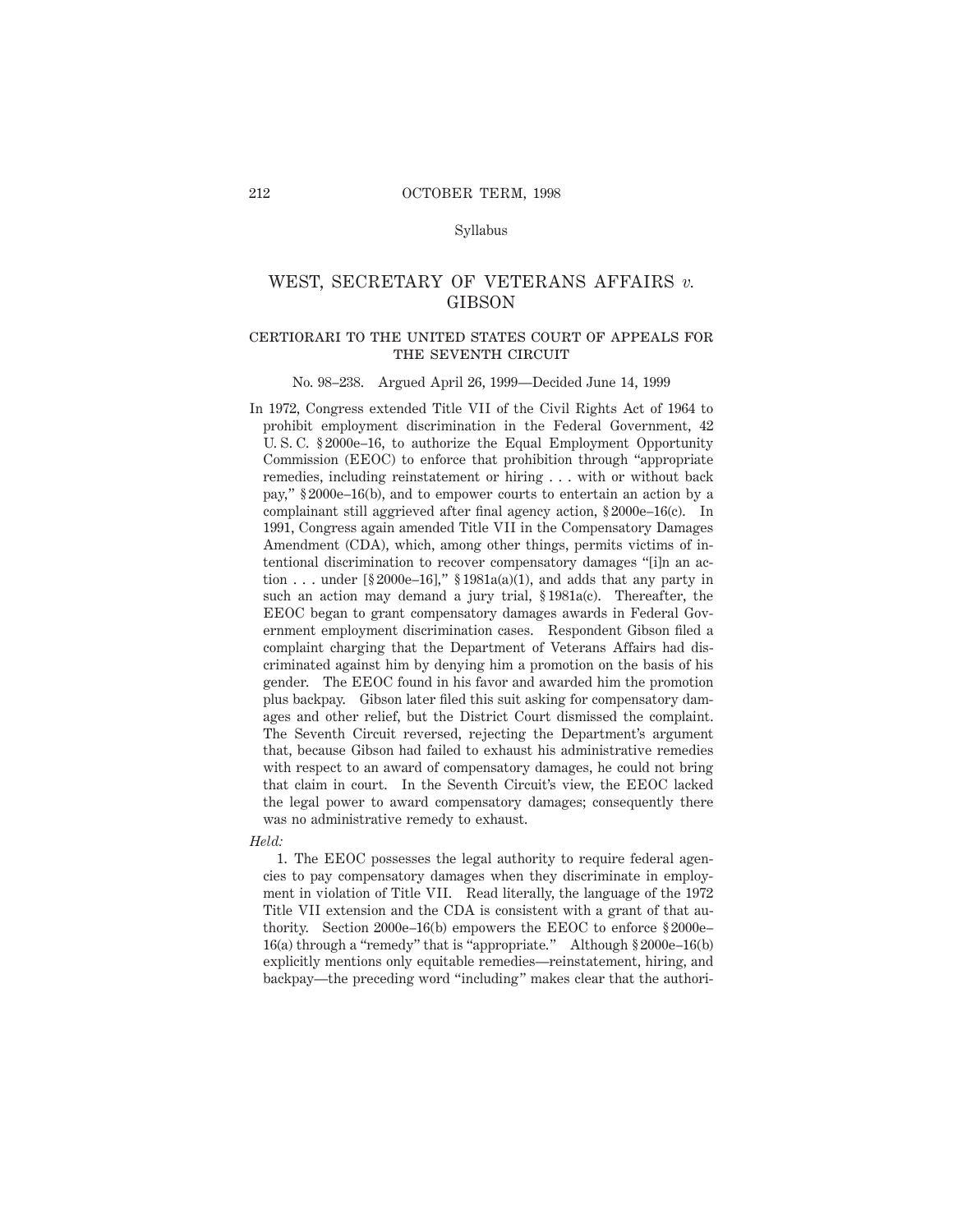#### Syllabus

zation is not limited to the remedies specified. See *Phelps Dodge Corp.* v. *NLRB,* 313 U. S. 177, 189. The 1972 Title VII extension's choice of examples is not surprising, for in 1972 (and until the 1991 CDA) Title VII itself authorized only equitable remedies. Words in statutes can enlarge or contract their scope as required by other changes in the law or the world. See, *e. g., Browder* v. *United States,* 312 U. S. 335, 339– 340. The meaning of the word "appropriate" permits its scope to expand to include Title VII remedies that were not appropriate before 1991, but in light of legal change wrought by the 1991 CDA are appropriate now. Examining the purposes of the 1972 Title VII extension shows that this is the correct reading. Section 717's general purpose is to remedy discrimination in federal employment by creating a system that requires resort to administrative relief prior to court action to encourage quicker, less formal, and less expensive resolution of disputes. To deny that an EEOC compensatory damages award is, statutorily speaking, "appropriate" would undermine this remedial scheme. This point is reinforced by the CDA's history, which says nothing about limiting the EEOC's ability to use the new damages remedy or in any way suggests that it would be desirable to distinguish the new Title VII remedy from the old ones. Respondent's arguments in favor of depriving the EEOC of the power to award compensatory damages—that the CDA's reference to an "action" refers to a judicial case, not to an administrative proceeding; that an EEOC compensatory damages award would not involve a jury trial, as authorized by the CDA; and that any waiver of the Government's sovereign immunity to permit the EEOC to award compensatory damages must be construed narrowly—are unconvincing. Pp. 217–223.

2. Respondent's claims that he can proceed in District Court on alternative grounds include matters that fall outside the scope of the question presented in the Government's petition for certiorari. The case is remanded so that the Court of Appeals can determine whether these questions have been properly raised and, if so, decide them. P. 223.

137 F. 3d 992, vacated and remanded.

BREYER, J., delivered the opinion of the Court, in which STEVENS, O'CONNOR, SOUTER, and GINSBURG, JJ., joined. KENNEDY, J., filed a dissenting opinion, in which REHNQUIST, C. J., and SCALIA and THOMAS, JJ., joined, *post,* p. 224.

*Barbara McDowell* argued the cause for petitioner. With her on the briefs were *Solicitor General Waxman, Acting*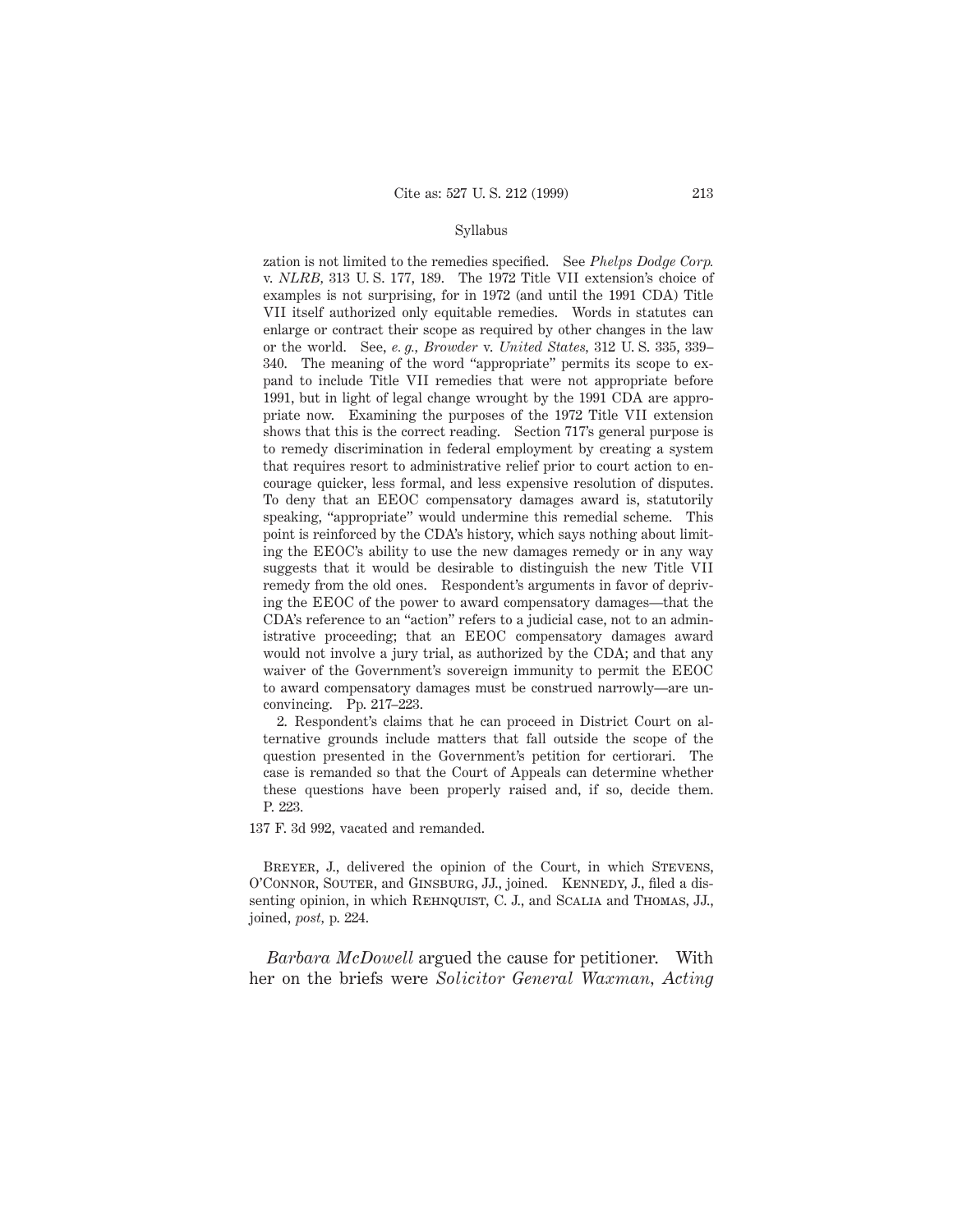*Assistant Attorney General Ogden, Deputy Solicitor General Underwood, Marleigh D. Dover,* and *Steven I. Frank.*

*Timothy M. Kelly* argued the cause and filed a brief for respondent.\*

Justice Breyer delivered the opinion of the Court.

The question in this case is whether the Equal Employment Opportunity Commission (EEOC) possesses the legal authority to require federal agencies to pay compensatory damages when they discriminate in employment in violation of Title VII of the Civil Rights Act of 1964, 84 Stat. 121, 42 U. S. C. § 2000e *et seq.* We conclude that the EEOC does have that authority.

# I

## A

Title VII of the Civil Rights Act of 1964 forbids employment discrimination. In 1972 Congress extended Title VII so that it applies not only to employment in the private sector, but to employment in the Federal Government as well. See Equal Employment Opportunity Act of 1972, 86 Stat. 111, 42 U. S. C. § 2000e–16. This 1972 Title VII extension, found in § 717 of Title VII, has three relevant subsections.

The first subsection, § 717(a), sets forth the basic Federal Government employment antidiscrimination standard. It says that

"[a]ll personnel actions affecting employees or applicants for employment [of specified Government agencies and departments] shall be made free from any discrimination based on race, color, religion, sex, or national origin." 42 U. S. C. § 2000e–16(a).

<sup>\*</sup>*Mark D. Roth* and *Joseph F. Henderson* filed a brief for the American Federation of Government Employees, AFL–CIO, as *amicus curiae* urging reversal.

*Edward H. Passman* and *Paula A. Brantner* filed a brief for the National Employment Lawyers Association as *amicus curiae.*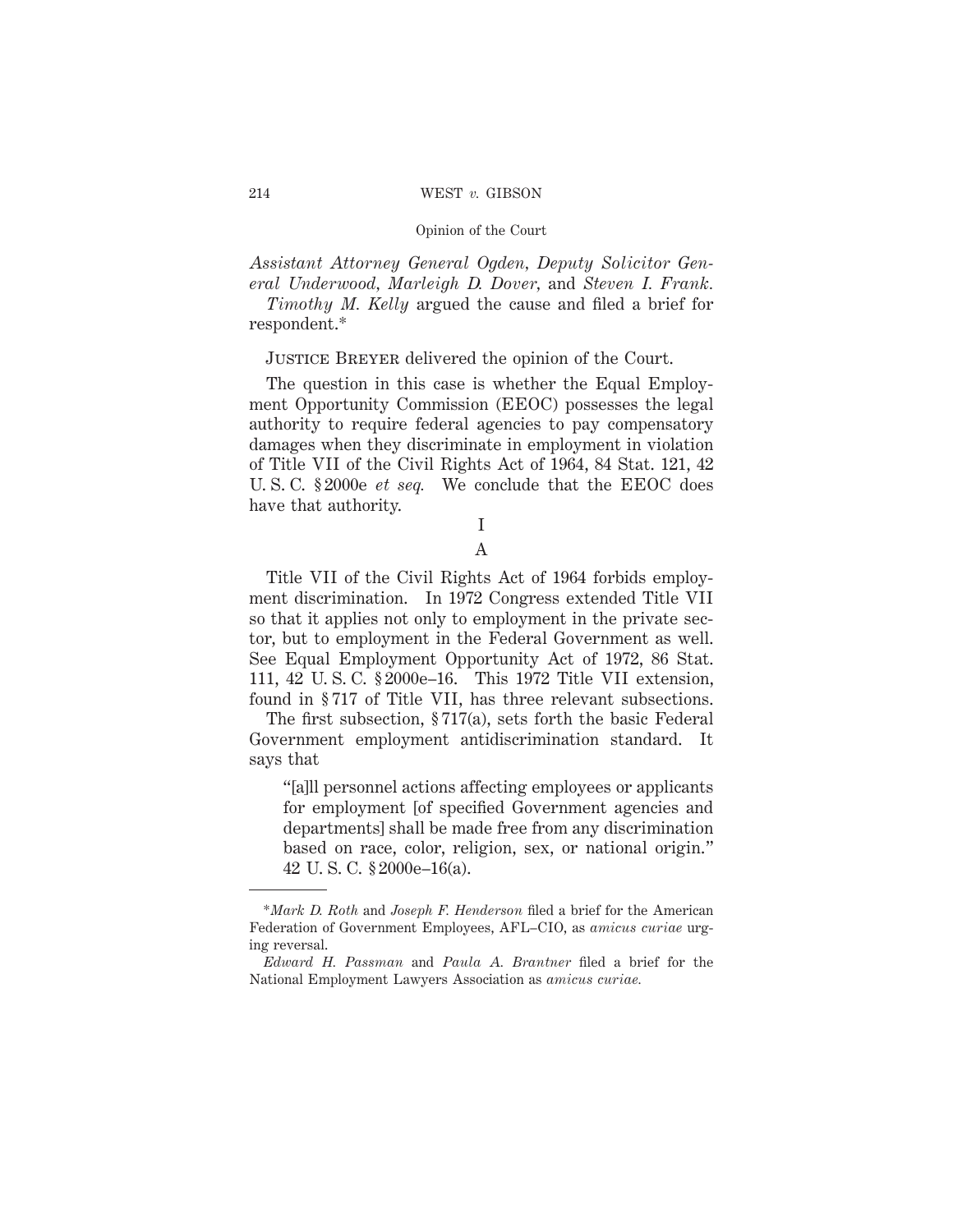The second subsection, § 717(b), provides the EEOC with the power to enforce the standard. It says (among other things) that

"the Equal Employment Opportunity Commission *shall have authority to enforce the provisions of subsection (a) . . . through appropriate remedies,* including reinstatement or hiring of employees with or without back pay, as will effectuate the policies of this section . . . ." 42 U. S. C. § 2000e–16(b) (emphasis added).

The third subsection, § 717(c), concerns a court's authority to enforce the standard. It says that, after an agency or the EEOC takes final action on a complaint (or fails to take action within a certain time),

"an employee or applicant [who is still] aggrieved . . . may file a civil action as provided in section [706, dealing with discrimination by private employers], in which civil action the head of the department, agency, or unit, as appropriate, shall be the defendant." 42 U. S. C. § 2000e–16(c).

In 1991 Congress again amended Title VII. The amendment relevant here permits victims of intentional employment discrimination (whether within the private sector or the Federal Government) to recover compensatory damages. See Civil Rights Act of 1991, 105 Stat. 1072, 42 U. S. C. § 1981a(a)(1). The relevant portion of that amendment, which we shall call the Compensatory Damages Amendment (CDA), says:

"In an action brought by a complaining party under section 706 [dealing with discrimination by private employers] or 717 [dealing with discrimination by the Federal Government] against a respondent who engaged in unlawful intentional discrimination . . . , the complaining party may recover compensatory . . . damages . . . ." 42 U. S. C. § 1981a(a)(1).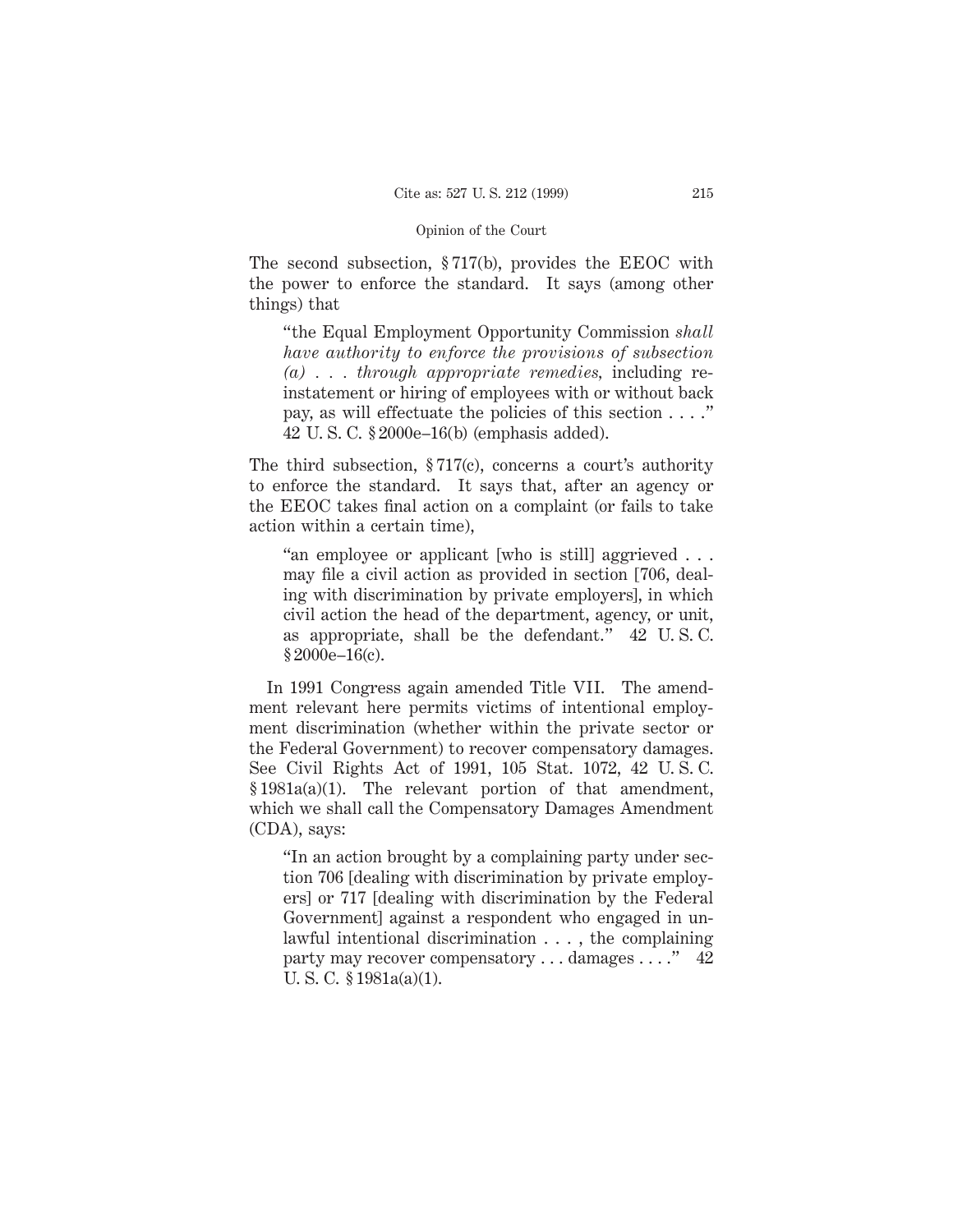#### 216 WEST *v.* GIBSON

#### Opinion of the Court

The CDA also sets forth certain conditions and exceptions. It imposes, for example, a cap on compensatory damages (of up to \$300,000 for large employers,  $\S 1981a(b)(3)(D)$ ). And it adds: "If a complaining party seeks compensatory . . . damages under this section . . . any party may demand a trial by jury . . . ." § 1981a(c). Once the CDA became law, the EEOC began to grant compensatory damages awards in Federal Government employment discrimination cases. Compare 29 CFR pt. 1613, App. A (1990) (no reference to compensatory damages in preamendment list of EEOC remedies), with, *e. g., Jackson* v. *Runyon,* EEOC Appeal No. 01923399, p. 3 (Nov. 12, 1992) ("[T]he Civil Rights Act of 1991 . . . makes compensatory damages available to federal sector complainants in the administrative process").

B

Respondent, Michael Gibson, filed a complaint with the Department of Veterans Affairs charging that the Department had discriminated against him by denying him a promotion on the basis of his gender. The Department found against Gibson. The EEOC, however, subsequently found in Gibson's favor and awarded the promotion plus backpay. Three months later Gibson filed a complaint in Federal District Court, asking the court to order the Department to comply immediately with the EEOC's order and also to pay compensatory damages. Complaint ¶ 17 (App. 28). The Department then voluntarily complied with the EEOC's order, but it continued to oppose Gibson's claim for compensatory damages.

Eventually, the District Court dismissed Gibson's compensatory damages claim. On appeal, the Department supported the District Court's dismissal with the argument that Gibson had failed to exhaust his administrative remedies in respect to his compensatory damages claim; hence, he could not bring that claim in court. *Gibson* v. *Brown,* 137 F. 3d 992, 994 (CA7 1998). The Seventh Circuit, however, re-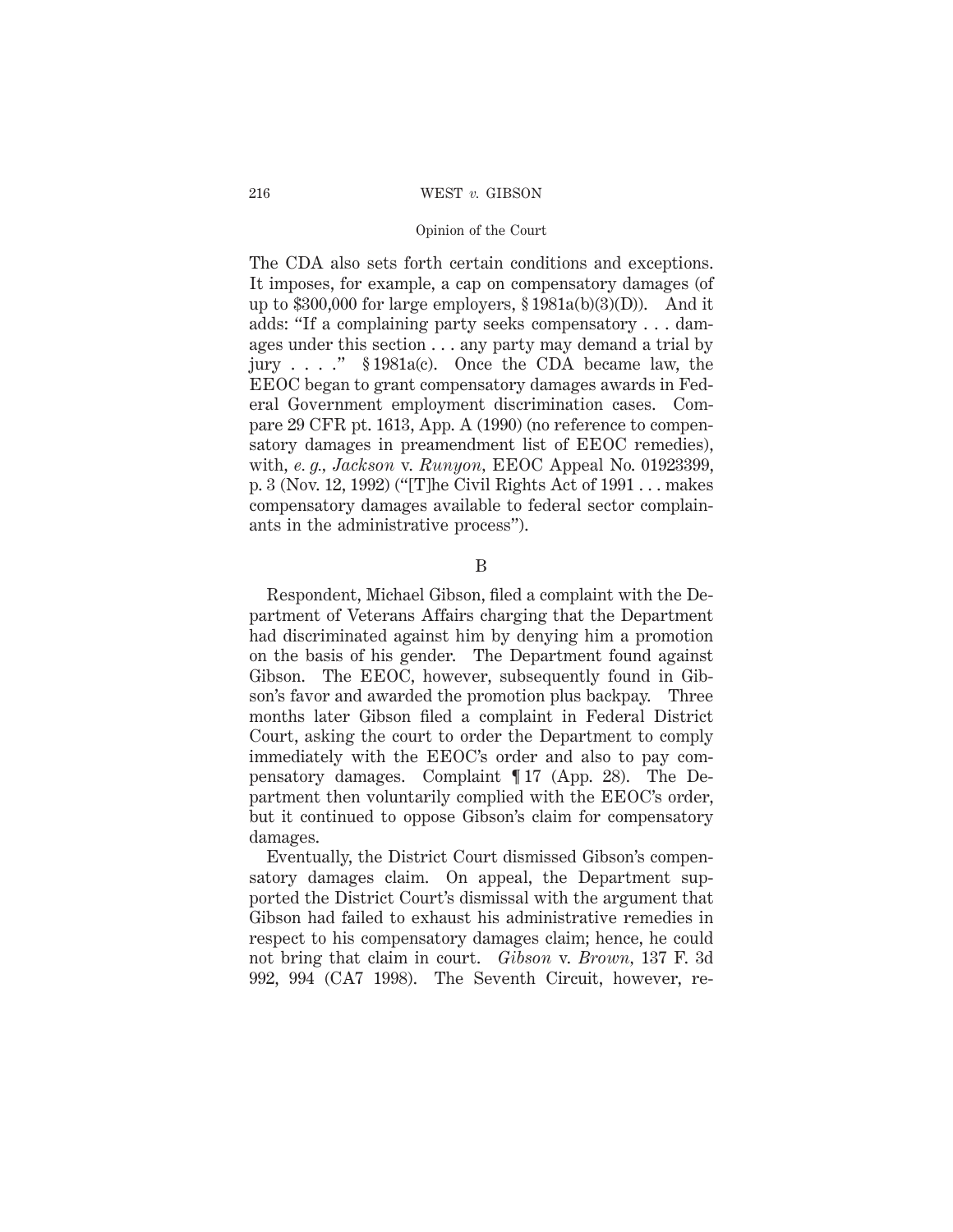versed the District Court's dismissal. It rejected the Department's argument because, in its view, the EEOC lacked the legal power to award compensatory damages; consequently there was no administrative remedy to exhaust. *Id.,* at 995–998.

Because the Circuits have disagreed about whether the EEOC has the power to award compensatory damages, compare *Fitzgerald* v. *Secretary, Dept. of Veterans Affairs,* 121 F. 3d 203, 207 (CA5 1997) (EEOC may award compensatory damages), with *Crawford* v. *Babbitt,* 148 F. 3d 1318, 1326 (CA11 1998) (EEOC cannot award compensatory damages), and 137 F. 3d, at 996–998 (same), we granted certiorari in order to decide that question.

#### II

The language, purposes, and history of the 1972 Title VII extension and the 1991 CDA convince us that Congress has authorized the EEOC to award compensatory damages in Federal Government employment discrimination cases. Read literally, the language of the statutes is consistent with a grant of that authority. The relevant portion of the Title VII extension, namely, § 717(b), says that the EEOC "shall have authority" to enforce § 717(a) "through *appropriate* remedies, including reinstatement or hiring of employees with or without back pay." 42 U.S.C. § 2000e–16(b). After enactment of the 1991 CDA, an award of compensatory damages is a "remedy" that is "appropriate."

We recognize that §717(b) explicitly mentions certain equitable remedies, namely, reinstatement, hiring, and backpay, and it does not explicitly refer to compensatory damages. But the preceding word "including" makes clear that the authorization is not limited to the specified remedies there mentioned; and the 1972 Title VII extension's choice of examples is not surprising, for in 1972 (and until 1991) Title VII itself authorized only equitable remedies. See Civil Rights Act of 1964, 78 Stat. 261, 42 U. S. C. § 2000e–5(g) (pri-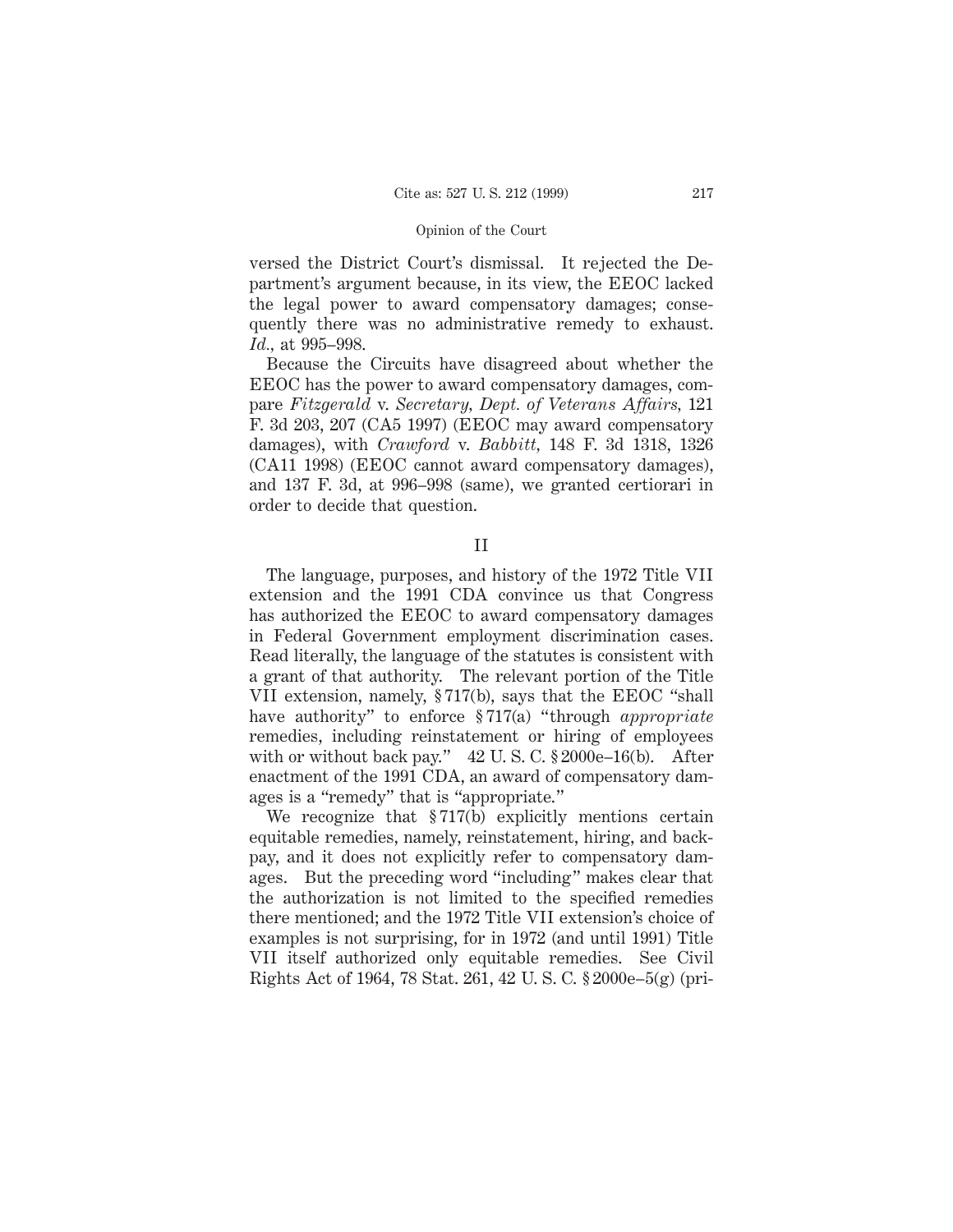vate sector discrimination); Equal Employment Opportunity Act of 1972, 86 Stat. 111, 42 U. S. C. § 2000e–16 (federal sector discrimination).

Section 717's language, however, does not freeze the scope of the word "appropriate" as of 1972. Words in statutes can enlarge or contract their scope as other changes, in law or in the world, require their application to new instances or make old applications anachronistic. See, *e. g., Browder* v. *United States,* 312 U. S. 335, 339–340 (1941) (new, unforeseen "use" of passport); see also *United States* v. *Southwestern Cable Co.,* 392 U. S. 157, 172–173 (1968) (cable television as "communications"); *Fortnightly Corp.* v. *United Artists Television, Inc.,* 392 U. S. 390, 395–396 (1968) (old statutory language read to reflect technological change).

The meaning of the word "appropriate" permits its scope to expand to include Title VII remedies that were not appropriate before 1991, but in light of legal change are appropriate now. The word "including" makes clear that "appropriate remedies" are not limited to the examples that follow that word. See *Phelps Dodge Corp.* v. *NLRB,* 313 U. S. 177, 189 (1941). And in context the word "appropriate" most naturally refers to forms of relief that Title VII itself authorizes—at least where that relief is of a kind that agencies typically can provide. Thus, Congress' decision in the 1991 CDA to permit a "complaining party" to "recover compensatory damages" in "an action brought under section . . . 717," by adding compensatory damages to Title VII's arsenal of remedies, could make that form of relief "appropriate" under § 717(b) as well.

An examination of the purposes of the 1972 Title VII extension shows that this permissible reading of the language is also the correct reading. Section 717's general purpose is to remedy discrimination in federal employment. It does so in part by creating a dispute resolution system that requires a complaining party to pursue administrative relief prior to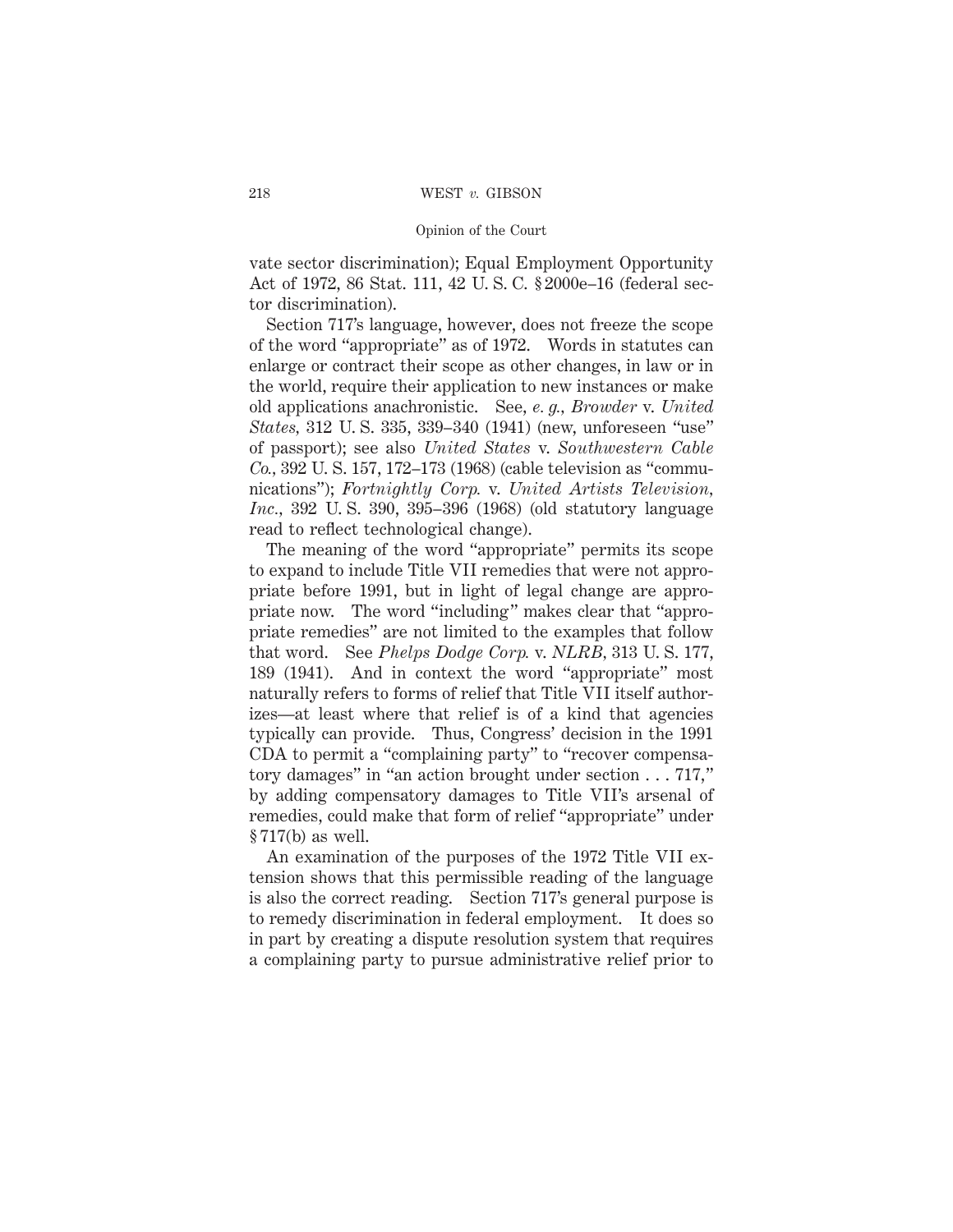court action, thereby encouraging quicker, less formal, and less expensive resolution of disputes within the Federal Government and outside of court. See 42 U. S. C. § 2000e–16(c) (court action permitted only where complainant disagrees with final agency disposition or, if complainant pursued discretionary appeal to EEOC, with EEOC disposition; or if either agency or EEOC disposition is delayed); *Brown* v. *GSA,* 425 U. S. 820, 833 (1976) (discussing § 717's "rigorous administrative exhaustion requirements"); see also 29 CFR § 1614.105(a) (1998) (requiring complainant initially to notify agency and make effort to resolve matter informally); § 1614.106(d)(2) (requiring agency investigation prior to EEOC consideration).

To deny that an EEOC compensatory damages award is, statutorily speaking, "appropriate" would undermine this remedial scheme. It would force into court matters that the EEOC might otherwise have resolved. And by preventing earlier resolution of a dispute, it would increase the burdens of both time and expense that accompany efforts to resolve hundreds, if not thousands, of such disputes each year. See Equal Employment Opportunity Commission, Federal Sector Report on EEO Complaints Processing and Appeals by Federal Agencies for Fiscal Year 1997, pp. 19, 61 (1998) (28,947 Federal Government employment discrimination claims filed in 1997; 7,112 claims appealed to EEOC); Reply Brief for Petitioner 12–13, n. 9 (estimating "hundreds" of cases each year that involve claims for compensatory damages).

The history of the CDA reinforces this point. The CDA's sponsors and supporters spoke frequently of the need to create a new remedy in order, for example, to "help make victims whole." H. R. Rep. No. 102–40, pt. 1, pp. 64–65 (1991); see also Civil Rights Act of 1991, § 2, 105 Stat. 1071, 42 U. S. C. § 1981 note (congressional finding that "additional remedies under Federal law are needed to deter...intentional discrimination in the workplace"); *id.,* § 3 (one purpose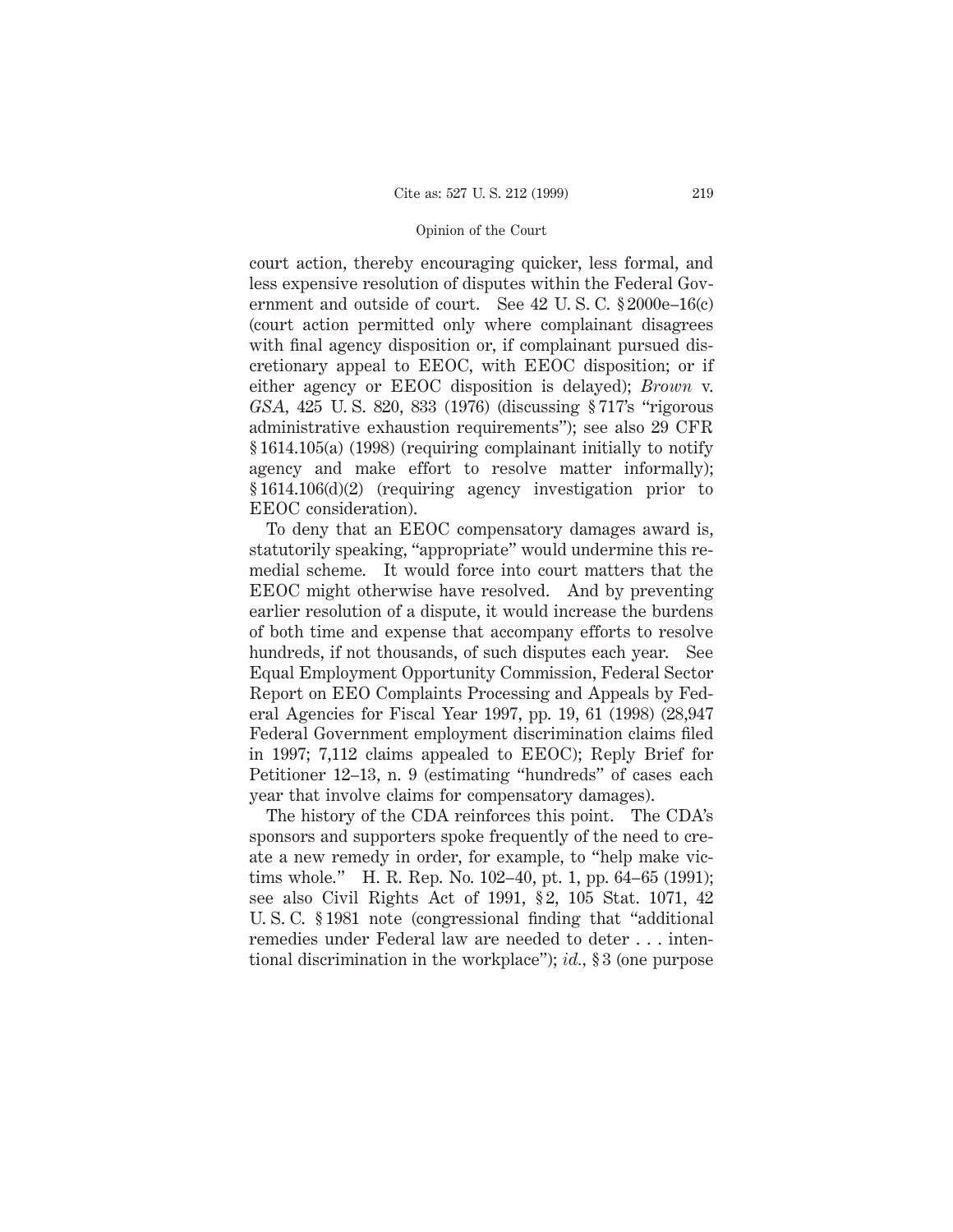#### 220 WEST *v.* GIBSON

#### Opinion of the Court

of Act is "to provide appropriate remedies for intentional discrimination . . . in the workplace"); 137 Cong. Rec. 28636– 28638, 28663–28667, 28676–28680 (1991) (introduction and discussion of Danforth/Kennedy Amendment No. 1274, in relevant part permitting recovery of compensatory damages); *id.,* at 28880–28881 (statements of Sen. Warner and Sen. Kennedy) (clarifying that Danforth/Kennedy amendment covers federal employees and suggesting amendment to this effect). But the CDA's sponsors and supporters said nothing about limiting the EEOC's ability to use the new Title VII remedy or suggesting that it would be desirable to distinguish the new Title VII remedy from old Title VII remedies in that respect. This total silence is not surprising. What reason could there be for Congress, anxious to have the EEOC consider as a preliminary matter every other possible remedy, not to want the EEOC similarly to consider compensatory damages as well?

Respondent makes three important arguments in favor of a more limited interpretation of the statutes—an interpretation that would deprive the EEOC of the power to award compensatory damages. First, respondent points out that the CDA says nothing about the EEOC, or EEOC proceedings, but rather states only that a complaining party may recover compensatory damages "in *an action* brought under section . . . 717." 42 U.S.C. § 1981a(a)(1) (emphasis added). And the word "action" often refers to judicial cases, not to administrative "proceedings." See *New York Gaslight Club, Inc.* v. *Carey,* 447 U. S. 54, 60–62 (1980) (distinguishing civil "actions" from administrative "proceedings").

Had Congress thought it important so to limit the scope of the CDA, however, it could easily have cross-referenced § 717(c), the civil action subsection itself, rather than crossreferencing the whole of § 717, which includes authorization for the EEOC to enforce the section through "appropriate remedies." Regardless, the question, as we see it, is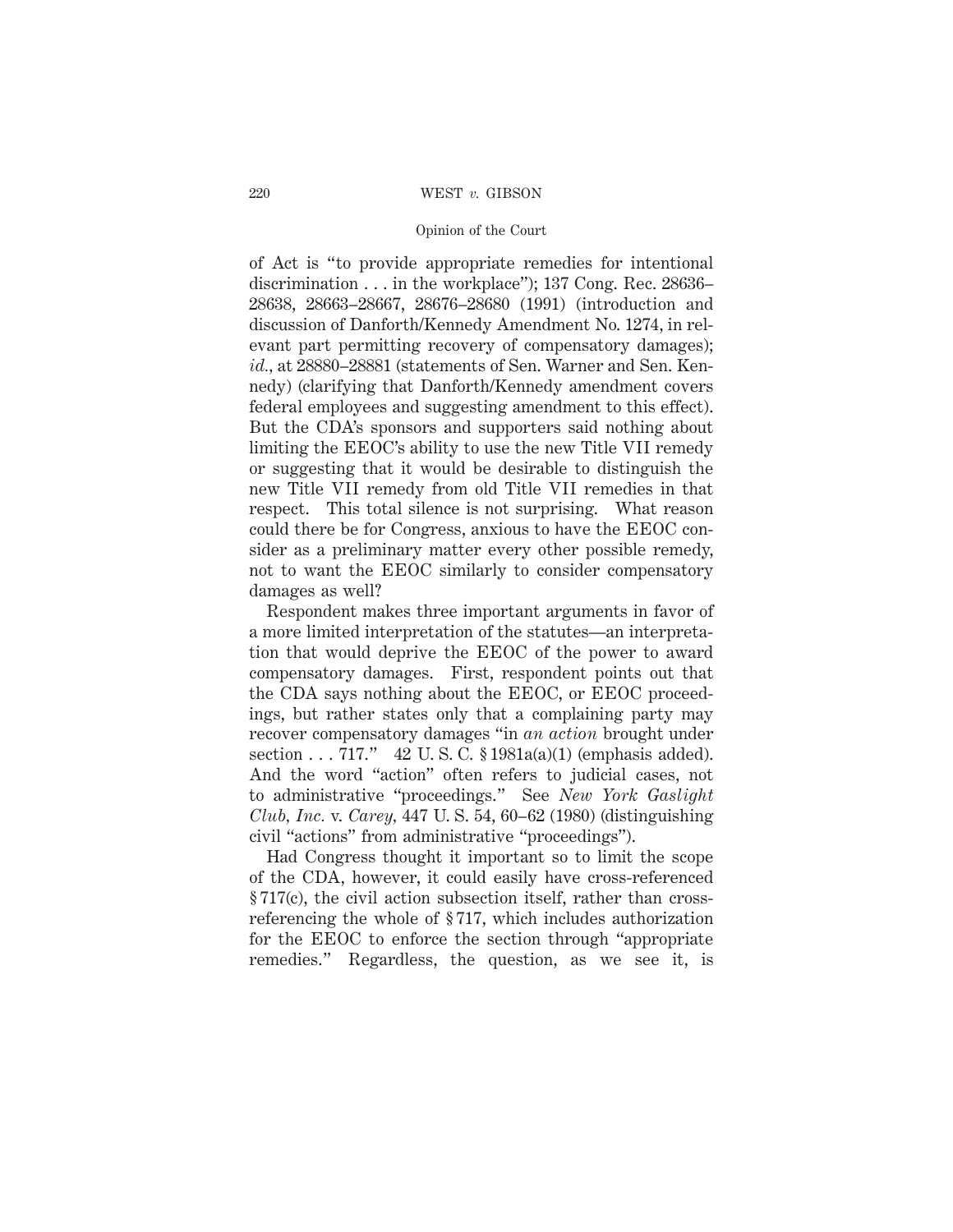whether, by using the word "action," Congress intended to deny that compensatory damages is "*appropriate*" administrative relief within the terms of § 717(b). In light of the previous discussion, see *supra,* at 217–220, we do not believe the simple use of the word "action" in the context of a crossreference to the whole of § 717 indicates an intent to deprive the EEOC of that authority.

Second, in an effort to explain why Congress might have wanted to impose a special EEOC-related limitation in respect to compensatory damages, respondent points to the language in the CDA that says: "If a complaining party seeks compensatory . . . damages under this section . . . *any party* may demand a trial by jury." 42 U. S. C. § 1981a(c) (emphasis added). Respondent notes that an EEOC compensatory damages award would not involve a jury. And an agency cannot proceed to court under § 717(c) because that subsection makes a court action available only to an aggrieved complaining party, not to the agency. § 2000e–16(c). Thus, respondent concludes that the CDA must implicitly forbid any such EEOC award, for that award would take place without the jury trial that § 1981a(c) guarantees.

This argument, however, draws too much from too little. One easily can read the jury trial provision in § 1981a(c) as simply guaranteeing either party a jury trial in respect to compensatory damages *if* a complaining party proceeds to court under § 717(c). The words "under this section" in § 1981a(c) support that interpretation, for "this section," § 1981a, refers primarily to court proceedings. And there is no reason to believe Congress intended more. The history of the jury trial provision suggests that Congress saw the provision primarily as a benefit to complaining parties, not to the Government. See, *e. g.,* 137 Cong. Rec., at 29051–29052 (statement of Sen. Leahy) (for "the first time, women and the disabled could recover damages and have jury trials for claims of intentional discrimination"); *id.,* at 30668 (state-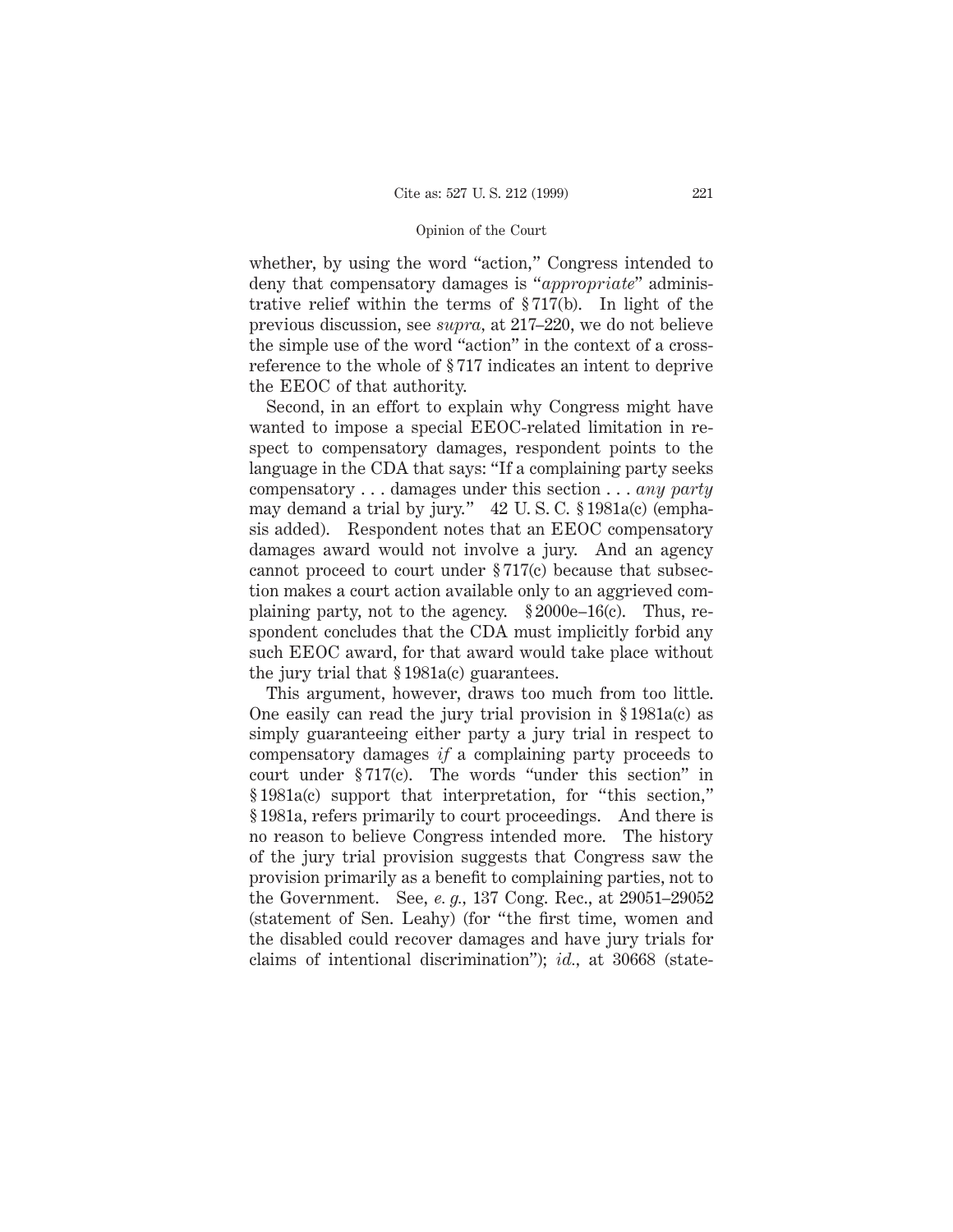#### 222 WEST *v.* GIBSON

#### Opinion of the Court

ment of Rep. Ford) (provision will "provid[e] all victims of intentional discrimination a right to trial by jury"); see also, *e. g., id.,* at 29053–29054 (statement of Sen. Wallop) (discussing "economically devastating lawsuits"); *id.,* at 29041 (statement of Sen. Bumpers) (relating fears about "runaway jur[ies]"). The fact that Congress permits an employee to file a complaint in court, but forbids the agency to challenge an adverse EEOC decision in court, also suggests that Congress was not inordinately and unusually concerned with invoking special judicial safeguards to protect the Government.

Finally, respondent argues that insofar as the law permits the EEOC to award compensatory damages, it waives the Government's sovereign immunity, and we must construe any such waiver narrowly. See *Lane* v. *Peña*, 518 U.S. 187, 192 (1996); *Lehman* v. *Nakshian,* 453 U. S. 156, 160–161 (1981). There is no dispute, however, that the CDA waives sovereign immunity in respect to an award of compensatory damages. Whether, in light of that waiver, the CDA permits the EEOC to consider the same matter at an earlier phase of the employment discrimination claim is a distinct question concerning how the waived damages remedy is to be administered. Because the relationship of this kind of administrative question to the goals and purposes of the doctrine of sovereign immunity may be unclear, ordinary sovereign immunity presumptions may not apply. In the Secretary's view here, for example, the EEOC's preliminary consideration, by lowering the costs of resolving disputes, does not threaten, but helps to protect, the public fisc. Regardless, if we must apply a specially strict standard in such a case, which question we need not decide, that standard is met here. We believe that the statutory language, taken together with statutory purposes, history, and the absence of any convincing reason for denying the EEOC the relevant power, produce evidence of a waiver that satisfies the stricter standard.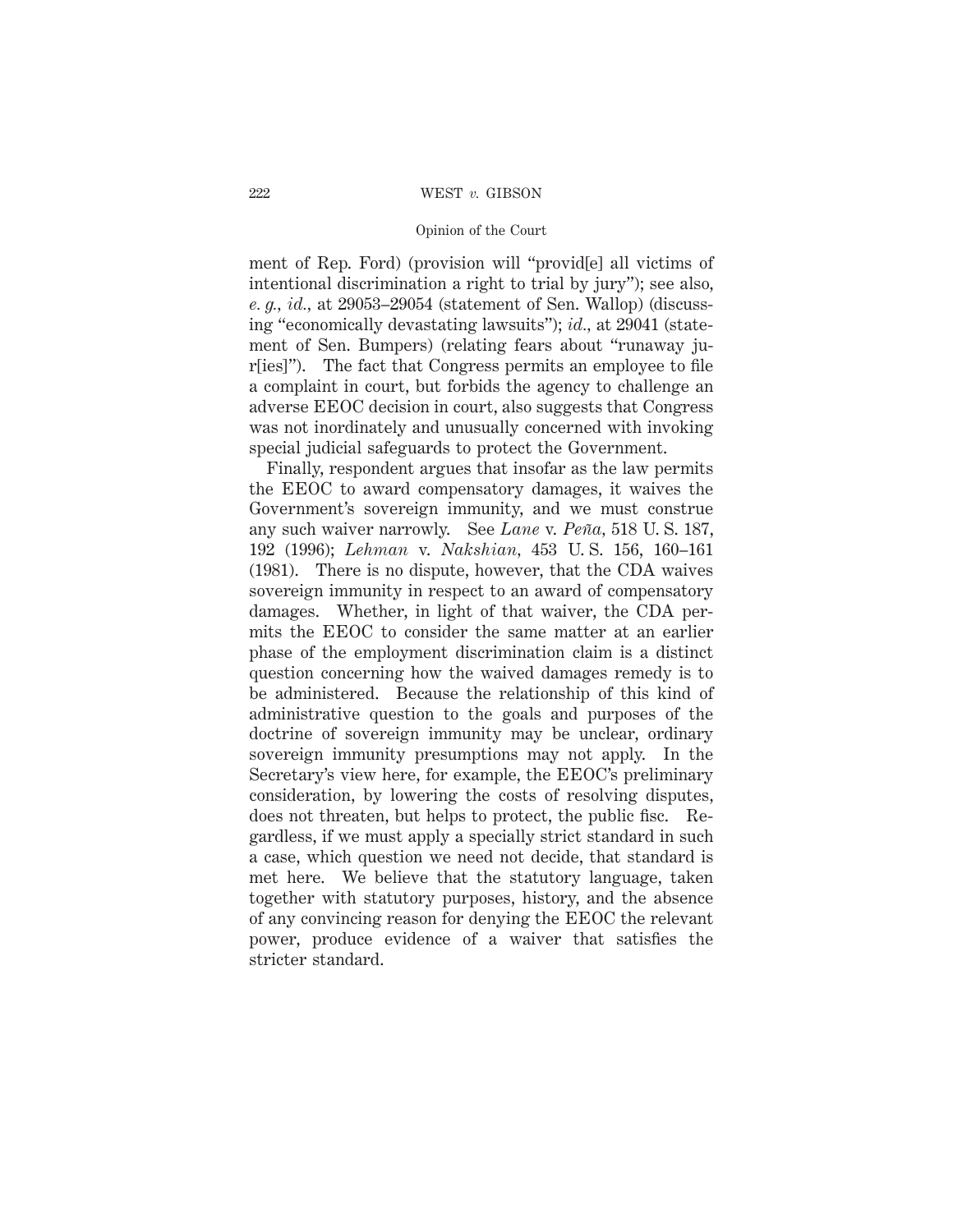For these reasons, we conclude that the EEOC possesses the legal authority to enforce § 717 through an award of compensatory damages.

### III

Respondent asks us to affirm on alternative grounds the Seventh Circuit's judgment permitting his case to proceed in the District Court. The Seventh Circuit considered whether Gibson had "asked the EEOC for compensatory damages." 137 F. 3d, at 994. It added that if "he did, then the government's failure-to-exhaust argument obviously is a non-starter." *Ibid.* But the Court of Appeals concluded that Gibson did not "put the EEOC on notice that he was seeking compensatory damages." *Ibid.* Respondent claims that he can proceed in District Court because he did satisfy the law's exhaustion requirements, even if the EEOC has the legal power to award compensatory damages and even if he did not give notice to the EEOC that he sought compensatory damages. He argues that is so because (1) the requirement of notice for exhaustion purposes is unusually weak in respect to compensatory damages, (2) he did request a "monetary cash award," and (3) special circumstances estop the Government from asserting a "no exhaustion" claim in this case.

These matters fall outside the scope of the question presented in the Government's petition for certiorari. See *Roberts* v. *Galen of Va., Inc.,* 525 U. S. 249, 253–254 (1999) *(per curiam).* We remand the case so that the Court of Appeals can determine whether these questions have been properly raised and, if so, decide them.

\*\*\*

The judgment of the Court of Appeals is vacated, and the case is remanded for further proceedings consistent with this opinion.

*It is so ordered.*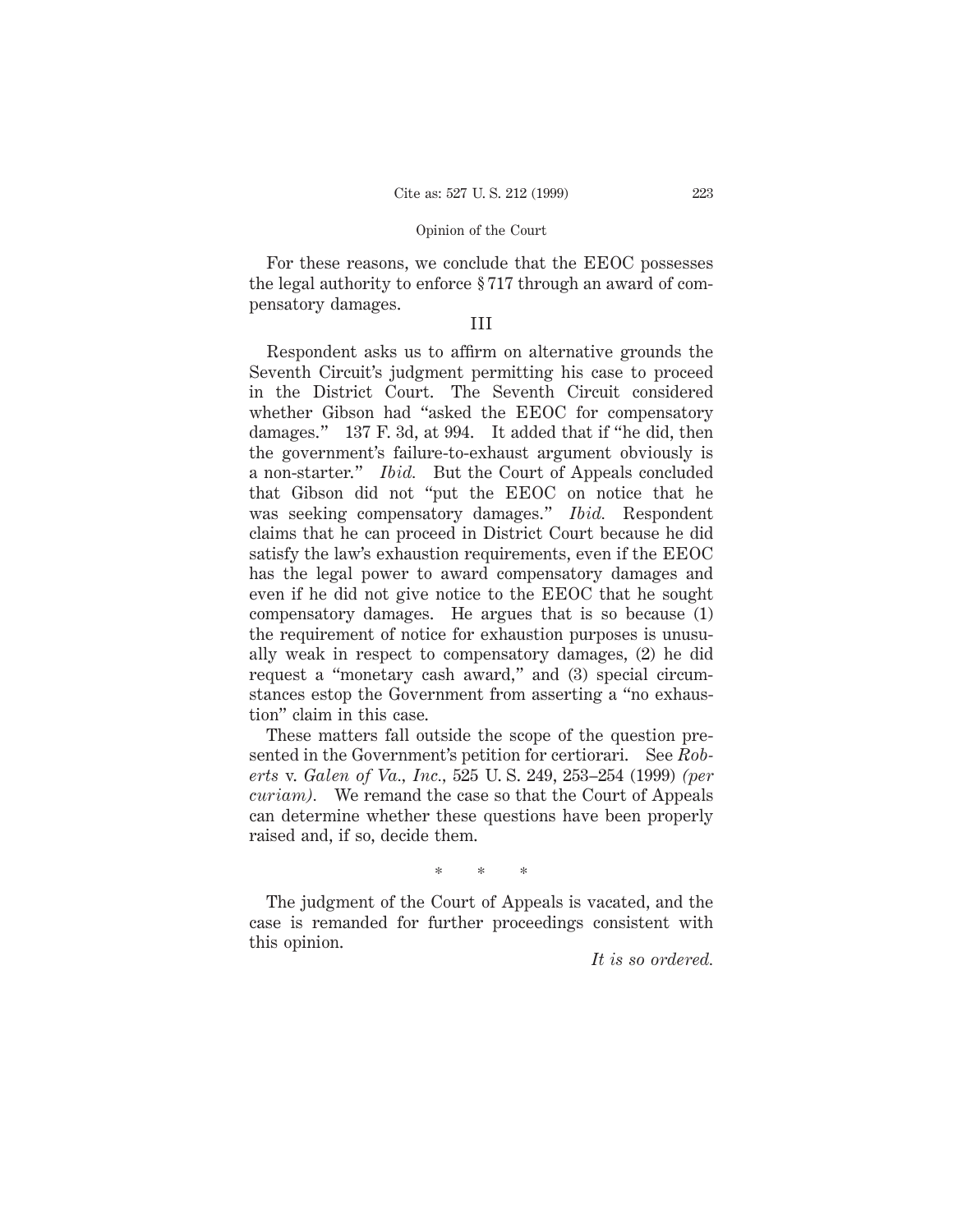JUSTICE KENNEDY, with whom THE CHIEF JUSTICE, Justice Scalia, and Justice Thomas join, dissenting.

The rules governing this case are clear and well established, or at least had been before the majority's unsettling opinion today. Relief may not be awarded against the United States unless it has waived its sovereign immunity. See *Department of Army* v. *Blue Fox, Inc.,* 525 U. S. 255 (1999). The waiver must be expressed in unequivocal statutory text and cannot be implied. *Id.,* at 261; *Lane* v. *Pen˜a,* 518 U. S. 187, 192 (1996). Even when the United States has waived its immunity, the waiver must be "strictly construed, in terms of its scope, in favor of the sovereign," *Blue Fox, supra,* at 261; accord, *Lane, supra,* at 192, for " 'this Court has long decided that limitations and conditions upon which the Government consents to be sued must be strictly observed and exceptions thereto are not to be implied,'" *Lehman* v. *Nakshian,* 453 U. S. 156, 161 (1981), quoting *Soriano* v. *United States,* 352 U. S. 270, 276 (1957). Not only do these rules reserve authority over the public fisc to the branch of Government with which the Constitution has placed it, they also form an important part of the background of settled legal principles upon which Congress relied in enacting various statutes authorizing suits against the United States, such as the Tucker Act, 28 U. S. C. § 1491; § 10(a) of the Administrative Procedure Act, 5 U. S. C. § 702; and the Federal Tort Claims Act, 28 U. S. C. § 2671 *et seq.* The rules governing waivers of sovereign immunity make clear that the Equal Employment Opportunity Commission (EEOC) may not award or authorize compensatory damages against the United States unless it is permitted to do so by a statutory provision which waives the United States' immunity to the awards in clear and unambiguous terms.

Section 717(b) of Title VII of the Civil Rights Act of 1964, 42 U. S. C. § 2000e–16(b), which authorizes the EEOC to enforce federal compliance with Title VII "through appropriate remedies, including reinstatement or hiring of employees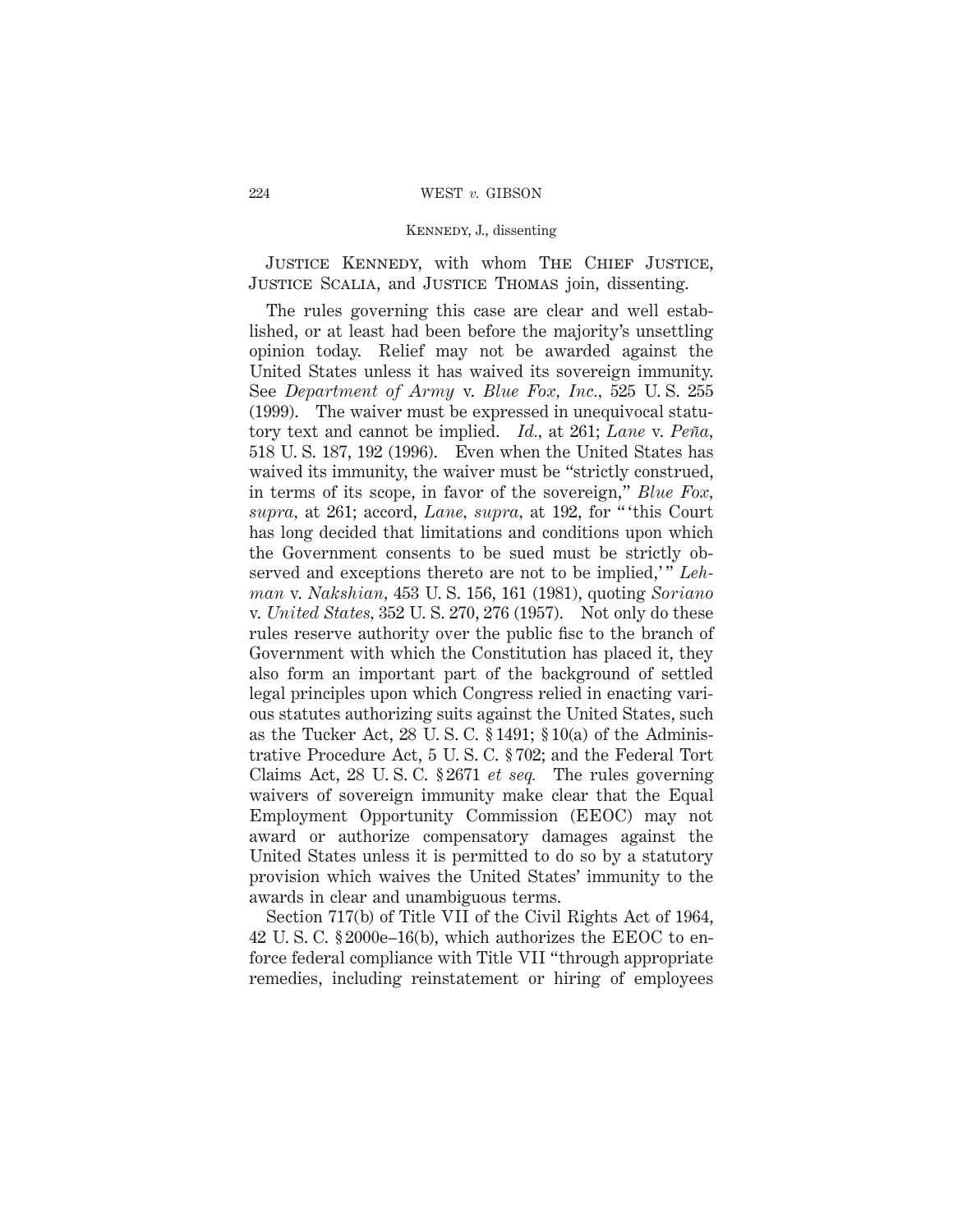with or without back pay," effects a waiver of the United States' sovereign immunity for some purposes. Unlike other similar statutes, however, the provision does not mention awards of compensatory damages. Compare § 717(b) with 2 U. S. C. §§ 1311(b)(1)(B), 1405(g) (1994 ed., Supp. III). A waiver of immunity to other types of relief does not provide the unequivocal statement required to establish a waiver of immunity to damages awards. See *United States* v. *Nordic Village, Inc.,* 503 U. S. 30, 34 (1992) ("Though [11 U. S. C. § 106(c)], too, waives sovereign immunity, it fails to establish unambiguously that the waiver extends to monetary claims"); *Lane, supra,* at 192.

Nor does the statutory grant of authority to the EEOC to enforce Title VII through appropriate remedies include, in unequivocal terms or even by necessary implication, the power to award or authorize compensatory damages. Even if the phrase "appropriate remedies" had been intended, as the majority maintains, to incorporate relief authorized for violations of Title VII under other statutory provisions, it is not obvious that the phrase's meaning would have been intended also to "expand" to include remedies that were not available at the time § 717 was adopted. *Ante,* at 218.

It is far from clear, moreover, that the phrase was intended to incorporate other statutory provisions at all. Unlike other subsections of § 717, see § 717(d) (incorporating various provisions relating to judicial actions), § 717(b) does not make an explicit reference to other statutory provisions. In addition, the specific examples given by the statute of appropriate remedies—reinstatement or hiring of employees with or without backpay—are equitable in nature. See *United States* v. *Burke,* 504 U. S. 229, 238 (1992). The interpretive canons of *noscitur a sociis* and *ejusdem generis* suggest the appropriate remedies authorized by § 717(b) are remedies of the same nature as reinstatement, hiring, and backpay—*i. e.,* equitable remedies. The phrase "appropriate remedies," furthermore, connotes the remedial discre-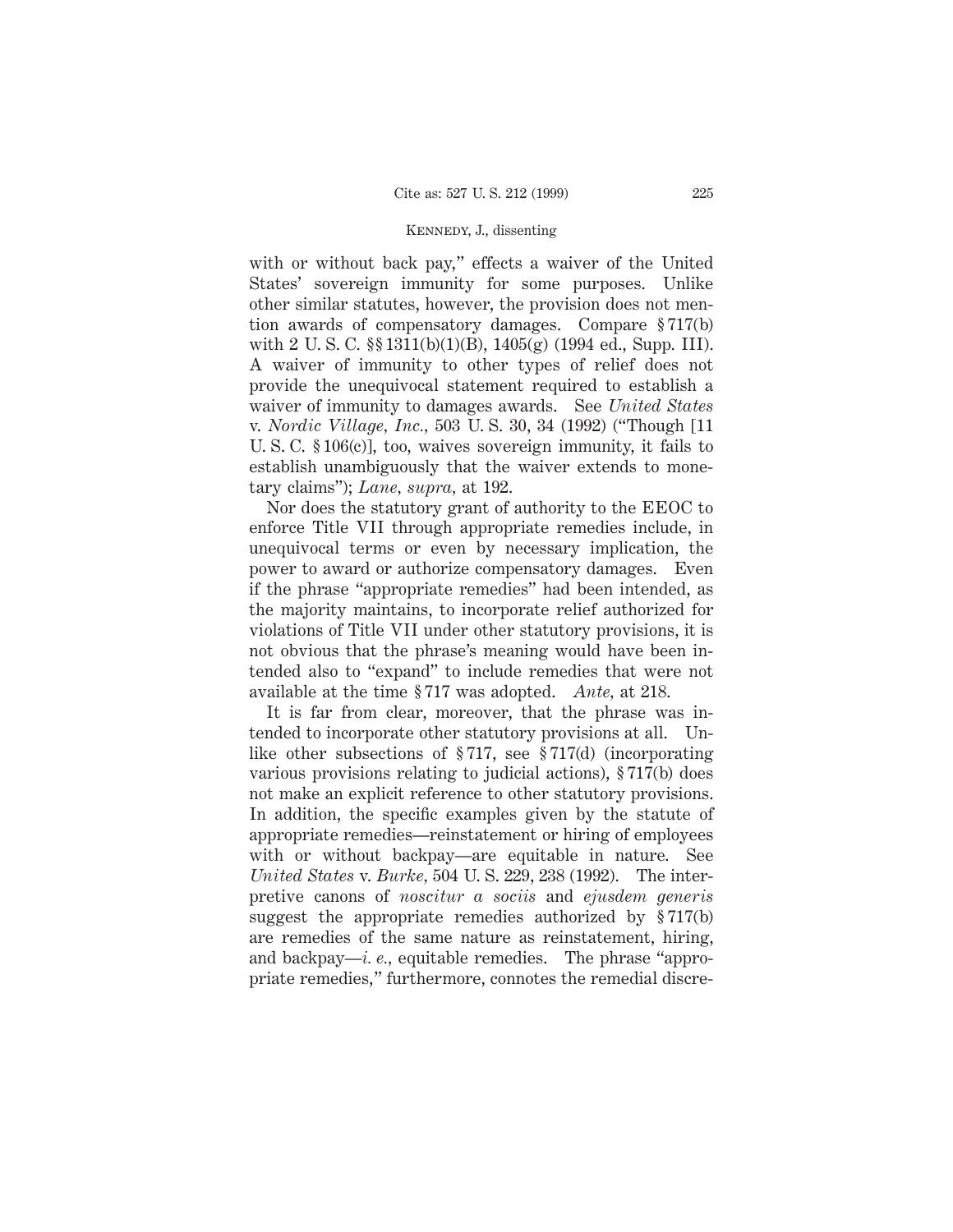tion which is the hallmark of equity. A plausible, and perhaps even the best, interpretation of §717(b), then, is that it grants administrative authority to determine which of the traditional forms of equitable relief are appropriate in any given case of discrimination. Whether or not this is the better reading, it should suffice to establish beyond dispute that the statute does not authorize awards of compensatory damages in express and unequivocal terms. As a consequence, § 717(b) cannot provide the required waiver of the United States' sovereign immunity.

Unlike § 717(b), 42 U. S. C. § 1981a does authorize awards of compensatory damages against the United States. Although it is clear the statute authorizes courts to award damages, however, § 1981a does not so much as mention the EEOC, much less empower it to award or authorize money damages. It is settled law that a waiver of sovereign immunity in one forum does not effect a waiver in other forums. See, *e. g., McElrath* v. *United States,* 102 U. S. 426, 440 (1880) ("[The Government] can declare in what court it may be sued, and prescribe the forms of pleading and the rules of practice to be observed in such suits"); *Great Northern Life Ins. Co.* v. *Read,* 322 U. S. 47, 54, n. 6 (1944) ("The Federal Government's consent to suit against itself, without more, in a field of federal power does not authorize a suit in a state court"); *Case* v. *Terrell,* 11 Wall. 199, 201 (1871) (The United States' consent to suit in the Court of Claims does not extend to other federal courts).

The majority's attempt to read 42 U. S. C. § 1981a(a)(1) to authorize administrative awards of compensatory damages is not persuasive. Section 1981a(a)(1) provides:

"In an action brought by a complaining party under section 706 or 717 of the Civil Rights Act of 1964 . . . the complaining party may recover compensatory and punitive damages as allowed in subsection (b) of this section, in addition to any relief authorized by section 706(g) of the Civil Rights Act of  $1964...$ .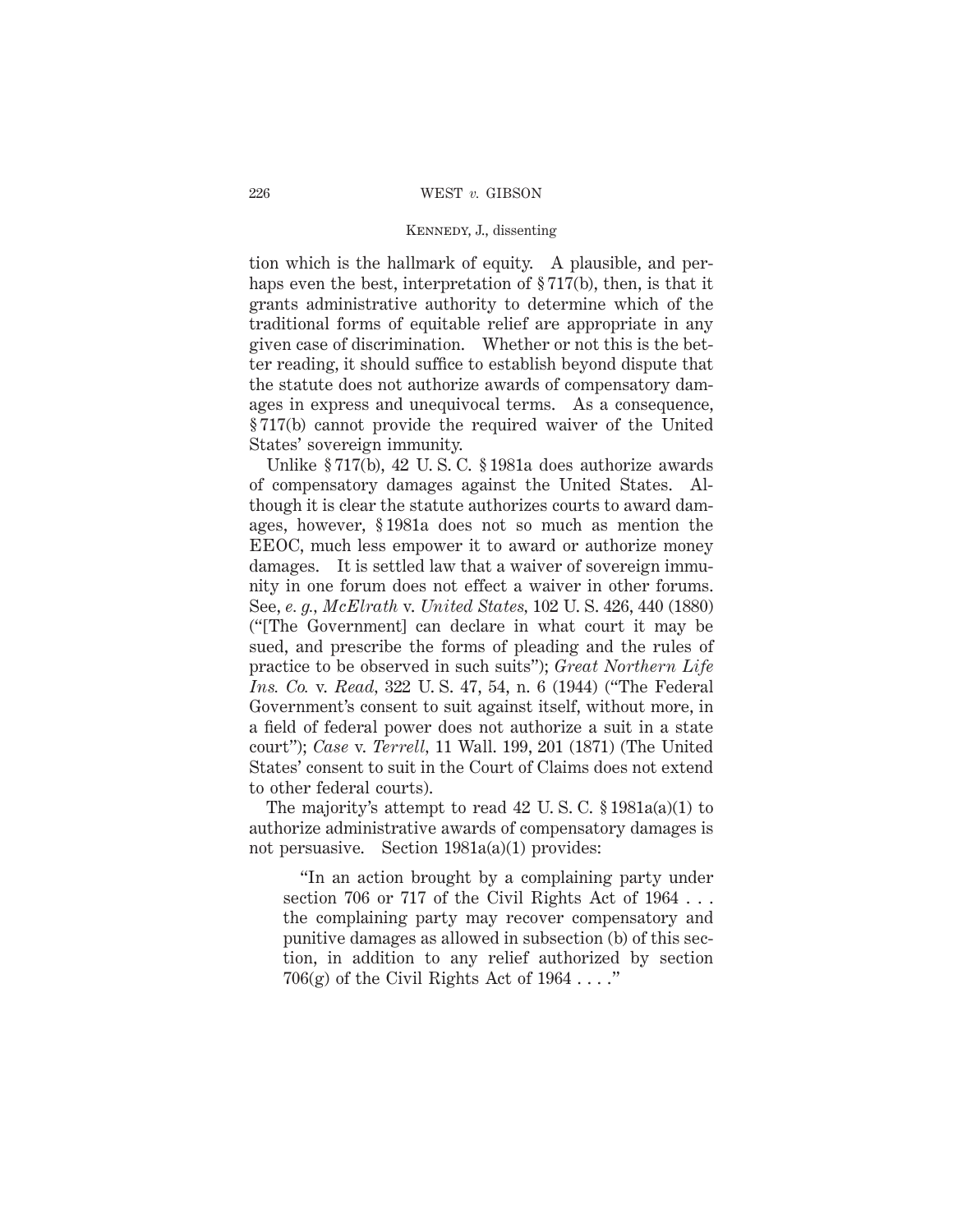The provision authorizes an award of compensatory damages in an "action" brought under § 717; the word "action" is often used to distinguish judicial cases from administrative "proceedings." See *New York Gaslight Club, Inc.* v. *Carey,* 447 U. S. 54, 60–62 (1980). Unlike § 717(b), which authorizes administrative proceedings, § 717(c) authorizes "civil action[s]" in court. It is most natural, therefore, to understand the phrase "an action brought by a complaining party under section... 717" as a reference to a judicial action under § 717(c) but not to an administrative proceeding under § 717(b). Compensatory awards are authorized under § 1981a(a)(1), moreover, "in addition to any relief authorized by section  $706(g)$  of the Civil Rights Act of 1964." Section 706(g) authorizes a "court" to grant equitable relief for violations of Title VII. This provision, as incorporated through § 717(d), applies only in "civil actions" brought under § 717(c); it does not apply in proceedings before the EEOC or any other agency. Section 1981a(a)(1)'s express reference to  $§706(g)$  confirms that compensatory damages are available only in judicial actions.

Other provisions of § 1981a also make clear that the statute authorizes compensatory damages only in judicial actions. Section 1981a(c) provides that "[i]f a complaining party seeks compensatory... damages under this section—(1) any party may demand a trial by jury; and (2) the court shall not inform the jury of the limitations [on damages awards] described in subsection (b)(3) of this section." It cannot be disputed that this provision contemplates a jury trial overseen by a court. With due respect to the majority, the provision does not guarantee a jury trial to either party "*if* a complaining party proceeds to court under § 717(c)," *ante,* at 221; it provides that either party may obtain a jury trial "[i]f a complaining party seeks compensatory... damages," § 1981a(c).

While falling short of embracing the argument as its own, the majority flirts with the contention that allowing agencies rather than juries to award compensatory damages lowers